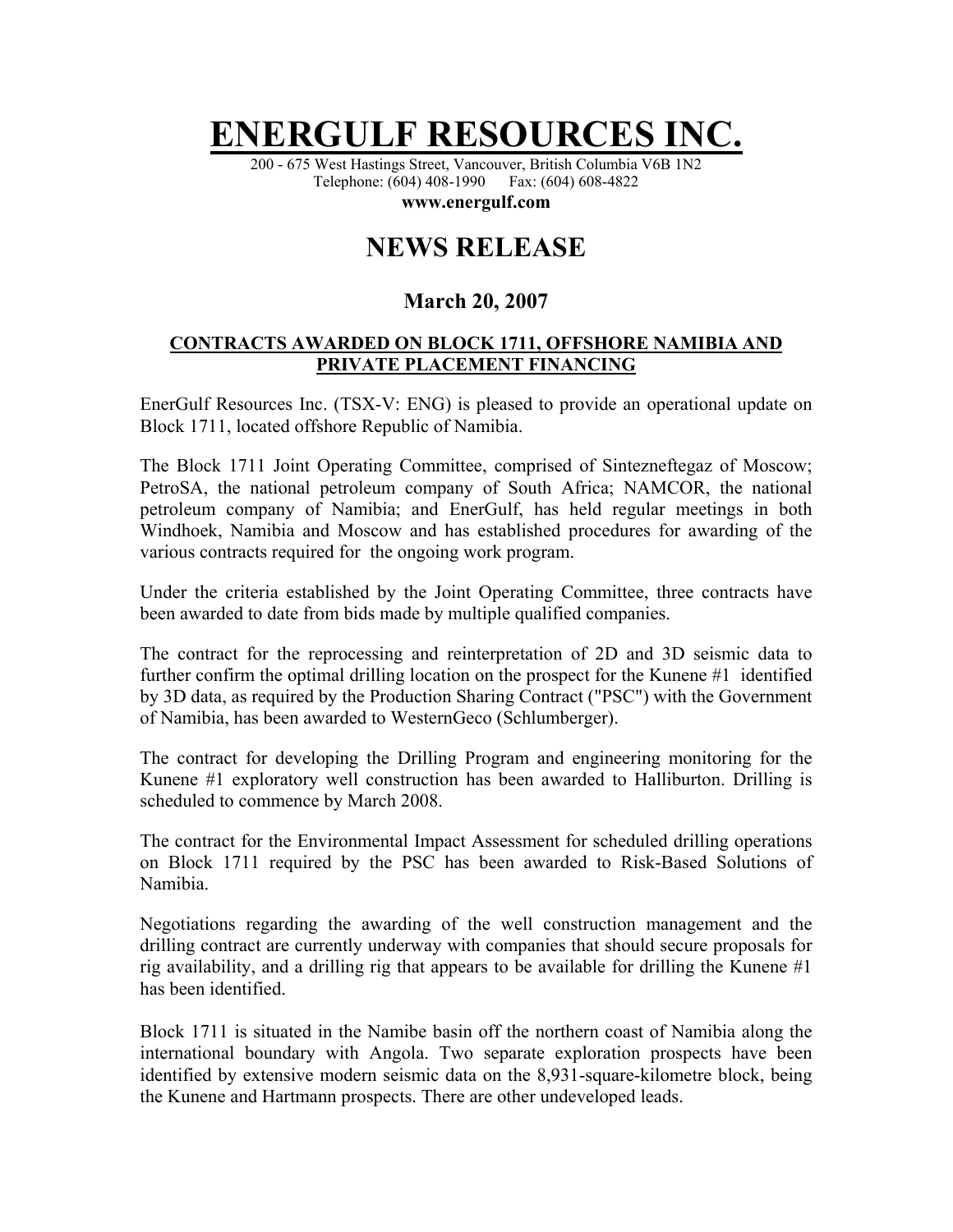The Kunene prospect is defined by a 650-square-kilometre three-dimensional (3D) seismic survey. The structure forms a four-way dip closure covering 95 square kilometres, with vertical closure of approximately 650 metres. A number of direct hydrocarbon indicators, including gas chimneys and bottom-simulating reflectors (BSR), have been identified by the seismic survey. The technical reviews by the previous licence holder also indicate that an oil slick has also been identified by satellite radar situated down current from the Kunene prospect.

The Hartmann prospect has been delineated by extensive two-dimensional (2D) seismic surveys. It is identified as a stratigraphic trap with an area of 343 square kilometres and approximately 1,600 metres of vertical relief. The target carbonate reservoir section is believed to be the same age as that of the Kunene prospect.

Bill St. John, PhD, EnerGulf's adviser for African and other international oil and gas exploration operations, and a member of the American Association of Petroleum Geologists ("AAPG"), states: "Block 1711 contains the most attractive undrilled structure that I have seen in over 40 years of exploring for oil and gas internationally. In my opinion, each of the Kunene and the Hartmann prospects are of a sufficient size to have the potential to contain a 'giant field,' being over 500 million barrels (as defined by AAPG)."

As stated in EnerGulf's news release dated September 8, 2006, EnerGulf received a Netherland, Sewell & Associates Inc. ("NSAI") prospective resource assessment of the Kunene and Hartmann prospects located in Block 1711 offshore Namibia. The report, dated July 27, 2006, is in accordance with Canadian National Instrument 51-101 and other Canadian, United States and international standards.

The report covers the oil case and an alternative (independent) gas case for the Kunene and Hartmann prospects and provides prospective hydrocarbon resource estimates in low (conservative, P90 confidence level), best (realistic, most likely) and high (optimistic, P10 confidence level) categories in each case. The report's risk analysis, as reported in EnerGulf's news release dated September 8, 2006, provides a range of probabilities of hydrocarbon occurrence for both the Kunene and Hartmann prospects. Additionally, as reported in the September 8, 2006 news release, NSAI conducted a scoping economic analysis of the Kunene prospect only, using the best estimate for both an oil case and a gas case. (The scoping economics in the report does not include the additional Hartmann prospect).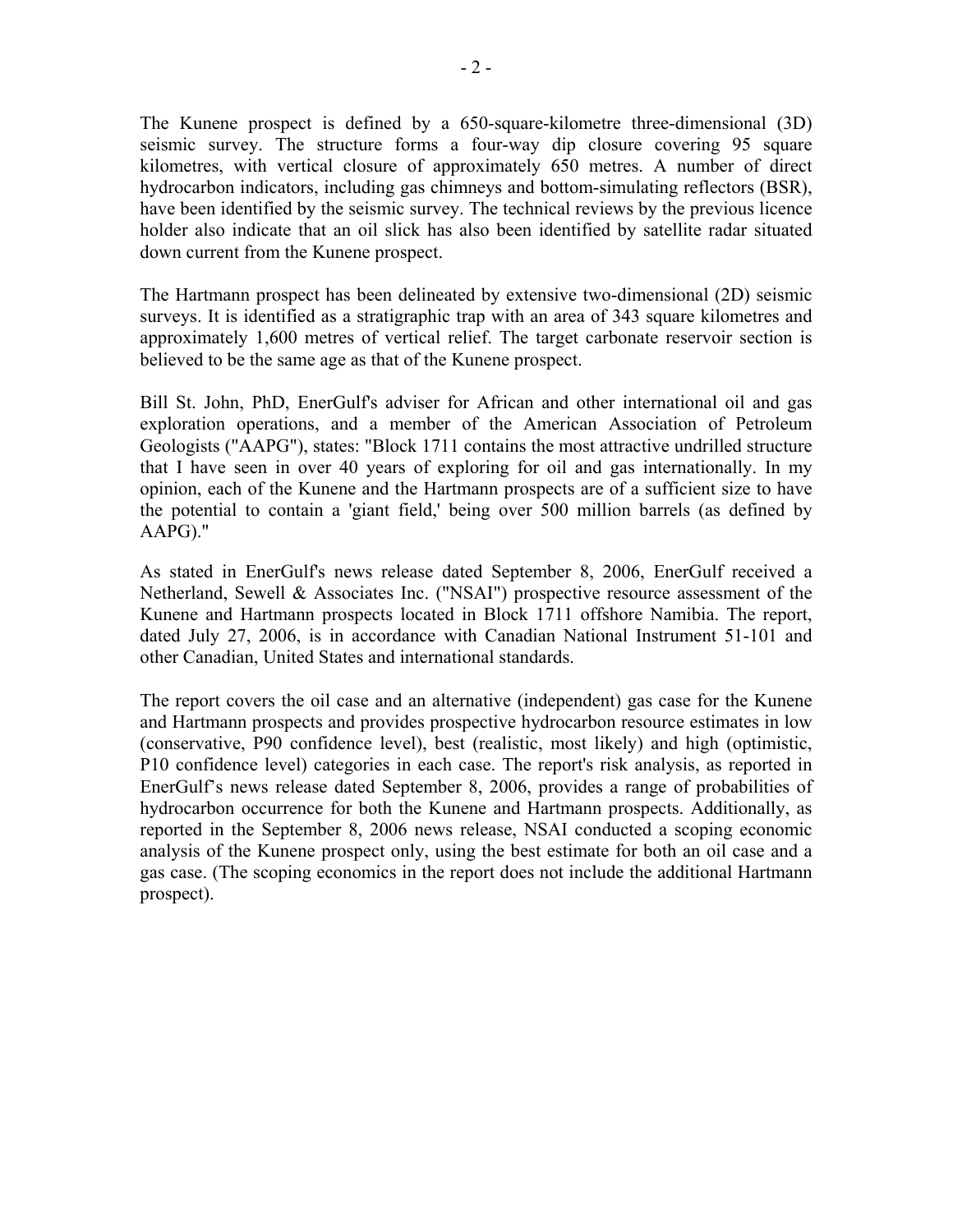| UNRISKED GROSS (100 PERCENT)      |      |  |
|-----------------------------------|------|--|
| PROSPECTIVE HYDROCARBON RESOURCES |      |  |
|                                   | Oi l |  |

| OIL CASE (MMBO-millions of barrels)   |           |           |
|---------------------------------------|-----------|-----------|
| Kunene                                | Oil (MMBO | Gas (BCF) |
| Low estimate                          | 126       | 123       |
| Best estimate                         | 454       | 445       |
| High estimate                         | 921       | 899       |
| Hartmann                              |           |           |
| Low estimate                          | 863       | 618       |
| Best estimate                         | 2,704     | 1,928     |
| High estimate                         | 5,118     | 3,671     |
| GAS CASE (BCF-billions of cubic feet) |           |           |
| Kunene                                |           |           |
| Low estimate                          | 11        | 720       |
| Best estimate                         | 38        | 2,561     |
| High estimate                         | 78        | 5,209     |
| Hartmann                              |           |           |
| Low estimate                          | 69        | 4,592     |
| Best estimate                         | 211       | 14,064    |
| High estimate                         | 399       | 26,461    |

Regarding the Company's Lotshi Block in the Democratic Republic of Congo ("DRC"), EnerGulf understands that the delay in receiving the decree is due to the Constitution of the DRC being amended shortly after the PSC was signed, which then required the decree of the future new government. The new government of the DRC has just recently been installed and the National Assembly met on March 15, 2007 for the opening of its first ordinary session. EnerGulf has paid its signature bonus of US\$500,000 for the Lotshi Block and expects such decree in the near future.

EnerGulf is also pleased to announce a private placement of up to 4,000,000 units at \$0.70 per unit to raise proceeds of up to \$2,800,000, subject to acceptance by the TSX Venture Exchange. Insiders of EnerGulf may be subscribing for a portion of the private placement.

Each unit will consist of one common share and one warrant entitling the holder to purchase one additional common share at a price of \$0.90 for a period of one year.

Finders fees will be payable on a portion of the private placement in accordance with the policies of the TSX Venture Exchange. Proceeds of the private placement will be used for the Company's oil and gas exploration projects and for working capital.

Commenting, Jeff Greenblum, Chairman of the Board of EnerGulf, said: "Significant progress is being made on the pre-drilling and drilling work program for Block 1711. EnerGulf is working very closely with its partners in Block 1711 to insure that the work program is carried out in an efficient and cost effective manner. We are pleased to have awarded important contracts to such established and qualified companies as Western Geco and Halliburton and look forward to working with them as we prepare to drill this